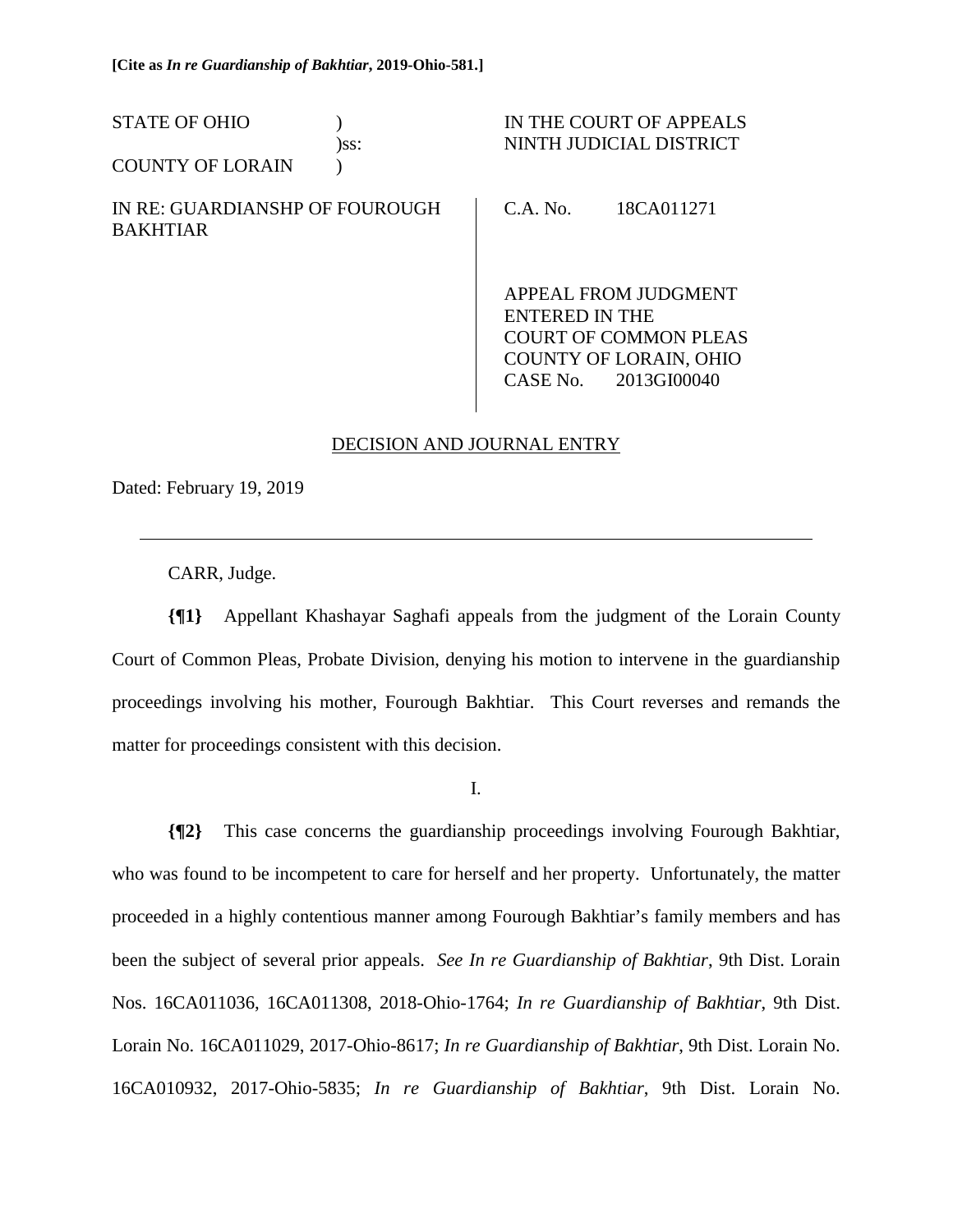15CA010721, 2016-Ohio-8199. This Court summarized much of the lengthy and complex history of the case in the most recent appeal. *See In re Guardianship of Bakhtiar*, 2018-Ohio-1764, at ¶ 1-15.

**{¶3}** As the issue currently before the Court is limited, we will only discuss the facts vital to the determination of this appeal. On November 9, 2017, Mr. Saghafi, one of Fourough Bakhtiar's sons, pursuant to Civ.R. 24(A)(2), filed a motion to intervene as a party in the proceedings in order to gain access to the guardianship file, to obtain visitation with his mother for himself and other next of kin, to obtain and evaluate his mother's records, to obtain and review probate court filings, to obtain and review financial records related to the guardianship, to exercise his rights as next of kin, and to request evidentiary hearings on matters that affect the best interests of his mother. The Guardian of the Estate and Person of Fourough Bakhtiar ("the Guardian") filed a motion to strike the motion to intervene due to Mr. Saghafi's failure to serve the motion on the Guardian's attorney. Mr. Saghafi filed a motion in opposition to the motion to strike, but, nonetheless, subsequently served a copy of the motion on the Guardian's counsel.

**{¶4}** Ultimately, the trial court denied the motion to strike and the motion to intervene. In denying the motion to intervene, the trial court stated that, "[t]here is no recognized right or need to 'intervene' in a guardianship. Mr. Saghafi may request the Court for any of the relief that he listed in his Motion to Intervene, without the necessity to intervene."

**{¶5}** Mr. Saghafi has appealed, raising a single assignment of error for our review.

## II.

## **ASSIGNMENT OF ERROR**

THE PROBATE COURT ERRED WHEN IT FAILED TO PRESERVE THE BEST INTERESTS OF THE WARD AND DENIED APPELLANT, NEXT OF KIN TO THE WARD KHASHAYAR (KASH) SAGHAFI'S MOTION TO INTERVENE IN THE GUARDIANSHIP PROCEEDING.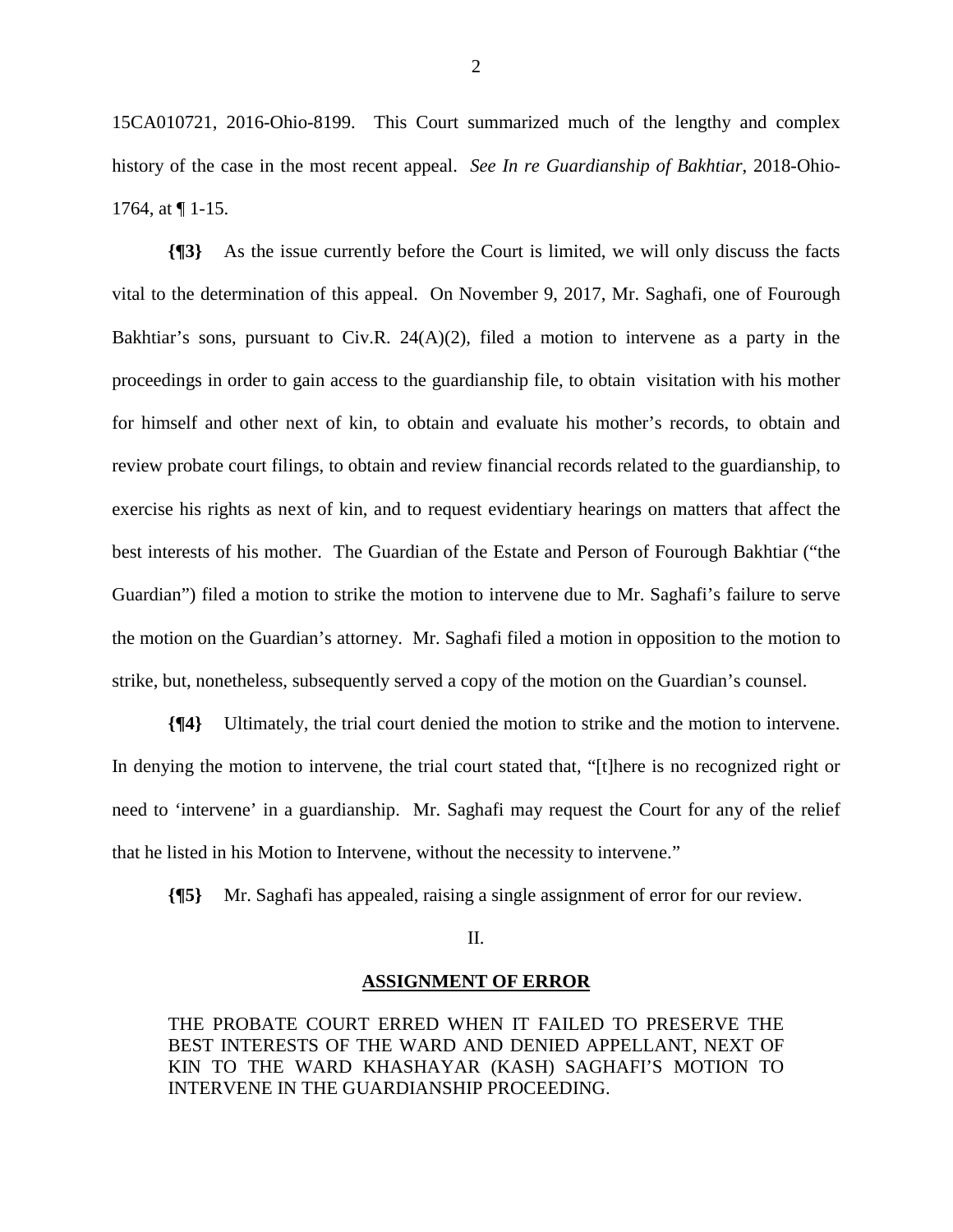**{¶6}** Mr. Saghafi argues in his assignment of error that the trial court erred in denying his motion to intervene. He argues both that he met the requirements necessary to intervene as a matter of right under Civ.R.  $24(A)(2)$  and that the trial court improperly concluded as a matter of law that there is no recognized right to intervene in a guardianship. The latter argument is determinative.

**{¶7}** In its judgment entry, the trial court denied Mr. Saghafi's motion to intervene, concluding that "[t]here is no recognized right or need to 'intervene' in a guardianship." The trial court did not further clarify its judgment. Accordingly, given the plain language, it appears the trial court concluded that there is never a right to intervene in a guardianship.

**{¶8}** Civ.R. 24(A)(2) provides:

Upon timely application anyone shall be permitted to intervene in an action: \*\*\* when the applicant claims an interest relating to the property or transaction that is the subject of the action and the applicant is so situated that the disposition of the action may as a practical matter impair or impede the applicant's ability to protect that interest, unless the applicant's interest is adequately represented by existing parties.

**{¶9}** In *In re Guardianship of Santrucek*, 120 Ohio St.3d 67, 2008-Ohio-4915, the Supreme Court held that a ward's non-Ohio-resident next of kin, who failed to file an application to be appointed guardian and otherwise was not made a party to the guardianship proceedings, lacked standing to appeal the trial court's determination of jurisdiction. *Id.* at ¶ 1-3, 8. In so doing, the Court noted that, while the appellant was precluded by statute from being named guardian, "there were other means for her to have been made a party." *Id.* at ¶ 10. Citing to Civ.R. 24(A)(2), the portion at issue here, the Supreme Court stated that the appellant "could have filed a motion to intervene under Civ.R. 24, and would have been permitted to intervene in the guardianship case if she could have shown she had an 'interest relating to the property or transaction that is the subject of the action and [she] is so situated that the disposition of the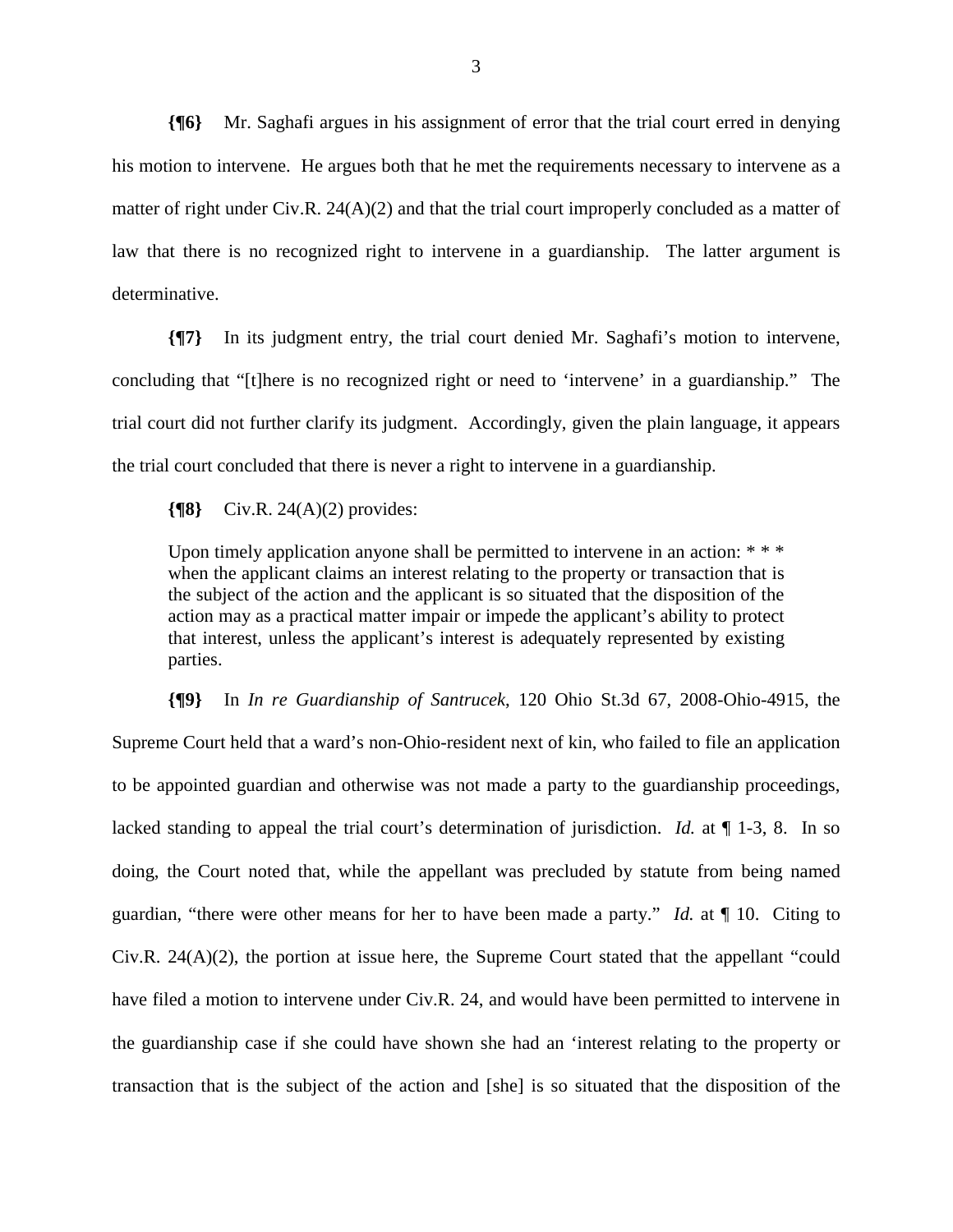action may as a practical matter impair or impede [her] ability to protect that interest, unless [her] interest is adequately represented by existing parties.'" *Id.* The Supreme Court then discussed the important role the rules for intervention play in guardianship proceedings:

The rules for intervention allow courts to maintain control of proceedings and permit parties to participate only when they have an actual interest in the guardianship proceedings. The creation of a guardianship is a significant event, and family, friends, or even concerned neighbors could all potentially be affected by the outcome of a guardianship proceeding. Not all such persons will have a legally sufficient interest to allow them to become parties to the proceedings, however.

*Id.* at ¶ 11.

**{¶10}** Given the foregoing, we can only conclude there are circumstances in which a nonparty next of kin would be permitted to intervene as a matter of right, pursuant to Civ.R. 24(A)(2), in a guardianship proceeding. *See id.* at ¶ 10; *see also In re Finley*, 9th Dist. Wayne No. 08CA0029, 2009-Ohio-399, ¶ 6 ("[T]here exist alternative ways to become a party to the proceedings; for example, by way of intervention under Civ.R. 24."). Thus, the trial court erred when it concluded otherwise. As the trial court denied Mr. Saghafi's motion to intervene solely because it erroneously concluded that "[t]here is no recognized right or need to 'intervene' in a guardianship[,]" we sustain Mr. Saghafi's assignment of error. Further, because the trial court has not yet considered whether Mr. Saghafi met the standard outlined in Civ.R. 24(A)(2) to be granted intervention as of right, we take no position on that issue. Upon remand, the trial court should consider that issue in the first instance. *See Huntington Natl. Bank v. Anderson*, 9th Dist. Lorain No. 17CA011223, 2018-Ohio-3936, ¶ 32.

**{¶11}** Mr. Saghafi's assignment of error is sustained.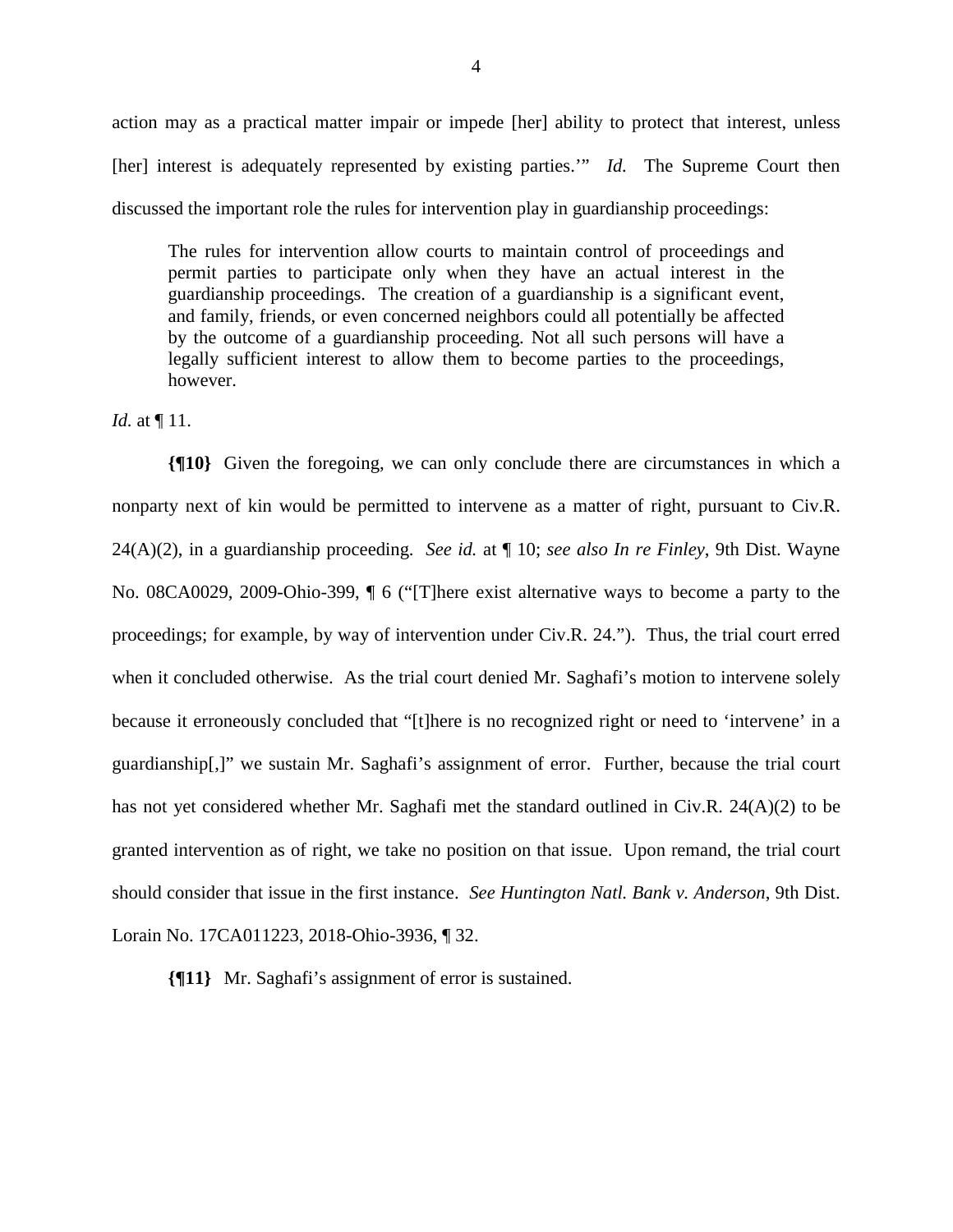**{¶12}** Mr. Saghafi's assignment of error is sustained. The judgment of the Lorain County Court of Common Pleas, Probate Division, is reversed, and the matter is remanded for proceedings consistent with this decision.

 $\overline{a}$ 

Judgment reversed, and cause remanded.

There were reasonable grounds for this appeal.

 We order that a special mandate issue out of this Court, directing the Court of Common Pleas, County of Lorain, State of Ohio, to carry this judgment into execution. A certified copy of this journal entry shall constitute the mandate, pursuant to App.R. 27.

 Immediately upon the filing hereof, this document shall constitute the journal entry of judgment, and it shall be file stamped by the Clerk of the Court of Appeals at which time the period for review shall begin to run. App.R. 22(C). The Clerk of the Court of Appeals is instructed to mail a notice of entry of this judgment to the parties and to make a notation of the mailing in the docket, pursuant to App.R. 30.

Costs taxed to Appellee.

 DONNA J. CARR FOR THE COURT

SCHAFER, P. J. HENSAL, J. CONCUR.

III.